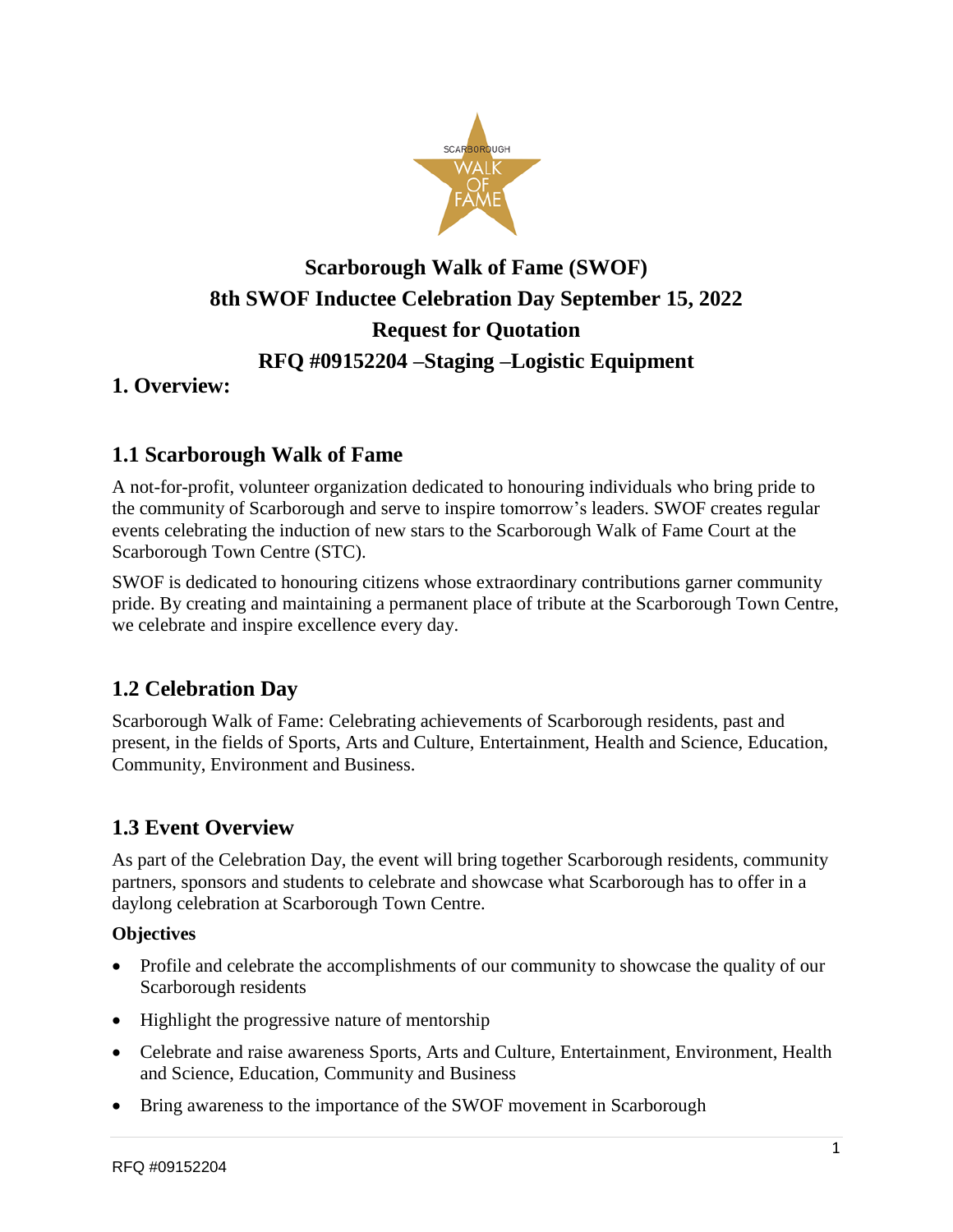### **1.4 Event Details**

**Location:** Scarborough Town Centre, 300 Borough Dr, Scarborough, ON M1P 4P5 **Date:** Thursday, September 15, 2022 **Time:** 11:00 a.m. to 6:00 p.m. **Number of participants:** Variable

### **2. Statement of Work:**

#### **2.1 Purpose**

The purpose of this Request for Quotation (RFQ), is to invite Scarborough based businesses/organizations to submit their proposal to participate at the 8th SWOF Inductee Celebration Day

#### **2.2 Scope**

SWOF – dedicated volunteer driven organization experts will manage the theme, logistics, partnerships, marketing and budget along with delivering a transparent bidding process. We will require the select business/organization to provide pre-event and on-site consultation and or deliverables. Please see further details in "3.5 Scope of Work" section.

# **2.3 Project Schedule**

This schedule is based on our current timelines, (subject to change)

Project Timeline: Issuance of RFQ to Proponents on SWOF website Submitting questions: by or before 11:59 p.m. Monday, June 13, 2022 RFQ Close Date 11:59 p.m., Monday, June 27, 2022 Award Contract to business or organization Monday, July 11, 2022 Only successful bidders will be contacted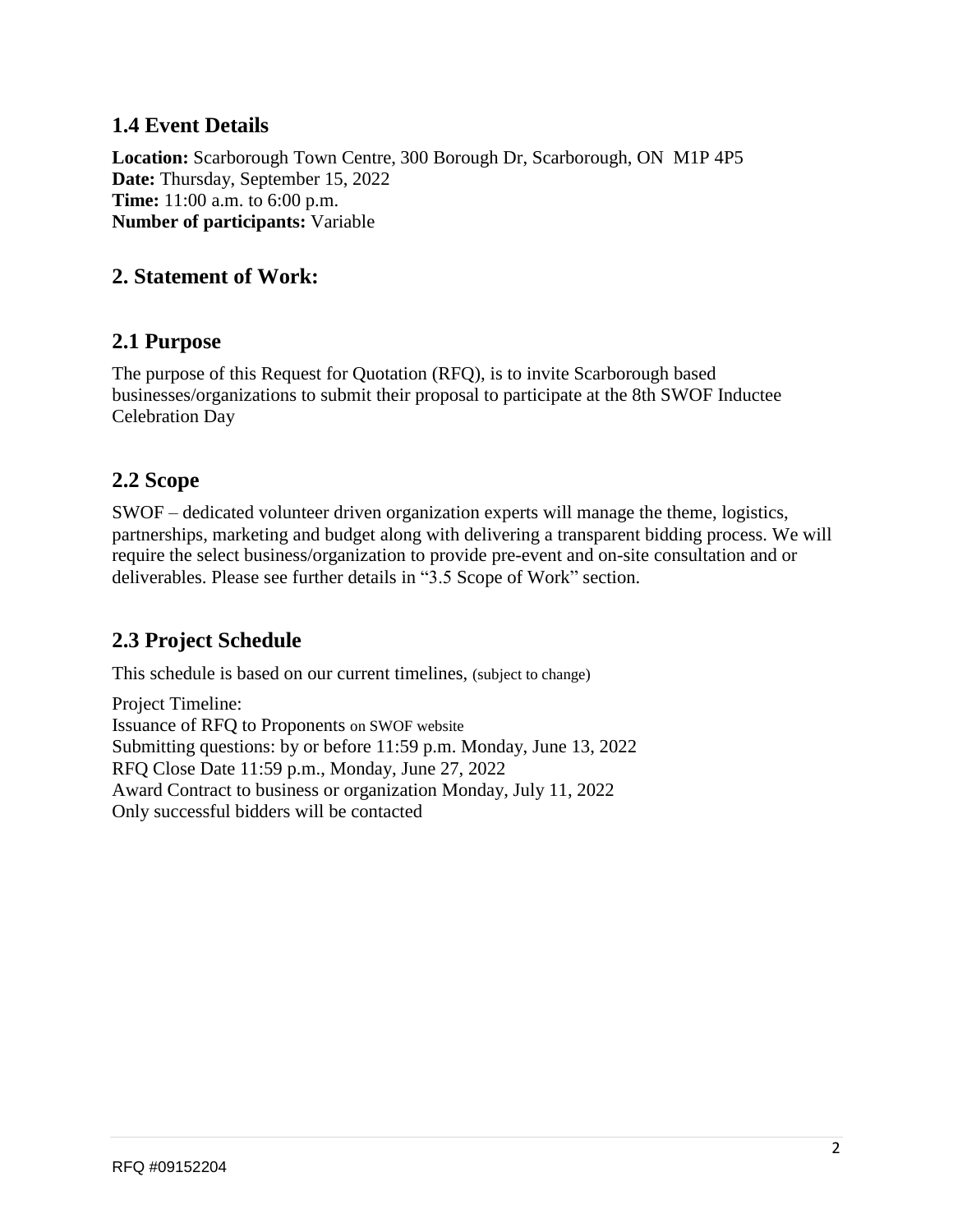### **3. Proposal Submission Procedure:**

### **3.1 Business, Organization RFQ Reception**

By responding to this RFQ, the business/organization agrees to be responsible for fully understanding the requirements or other details of the RFQ and will ask any questions to ensure such understanding is gained. SWOF retains the right to disqualify proponents who do not demonstrate a clear understanding of our needs.

### **3.2 Good Faith Statement**

All information provided by SWOF is offered in good faith. Specific items are subject to change at any time based on business circumstances.

#### **3.3 Communication and Proposal Submission Guidelines**

Communications shall not be effective unless a specified procurement executive, who is responsible for managing the RFQ process, formally confirms these communications in writing. In no case shall verbal communication govern over written communications.

Questions relating to this RFQ must be emailed to the contact identified below, on or before 11:59 p.m. Monday, June 13, 2022. If the question is considered relevant to all proponents, SWOF in its sole discretion will provide both the question(s) and the answer in writing to all proponents. SWOF will provide information to proponents in writing only. No other official is empowered to speak for SWOF with respect to this RFQ. Proponents who seek to obtain information, clarification or interpretation from other sources are advised that such material is used at the proponent's own risk, and that SWOF will not be bound by any such representations.

### **3.3 Submission Process**

Closing date and time: 11:59 p.m. local time, Monday, June 27, 2022

Submit one digital copy to the Scarborough Walk of Fame email id: **[Scarboroughwalkoffame@gmail.com](mailto:Scarboroughwalkoffame@gmail.com)**

The RFQ documentation must be addressed to

#### **SWOF Evaluation Committee RFQ #09152204 8th SWOF Inductee Celebration Day Thursday, September 15, 2022**

RFQ submissions that arrive after the closing date and time will not be accepted and will be returned. Only email submissions will be accepted.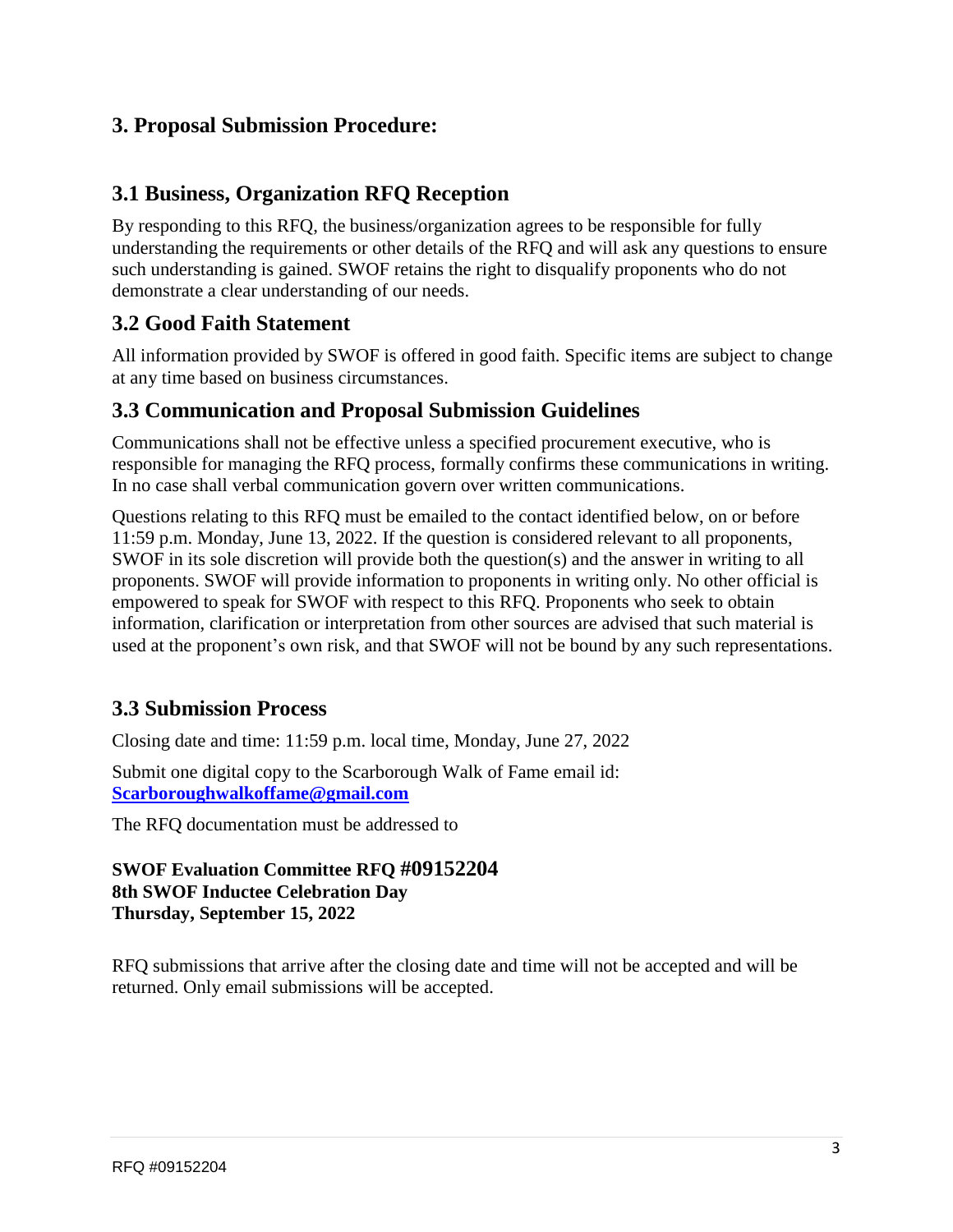# **3.4 Evaluation Criteria**

All RFQ proposals will be evaluated systematically based on the following key criterion. The purpose of this section is to identify suppliers with the interest and capabilities to complete the deliverables as defined in the Scope of Work.

# **3.5 Scope of Work (SOW)**

Key evaluation criteria include capabilities demonstrated with past events and quality of events.

Proponents are expected to include the following as part of their proposal (Microsoft word or pdf document format only)

- A. Statement of Interest **(5 Points)**
- B. Primary contact information (**2 Points**)
- C. Brief Description of business or organization (**3 points**)
- D. List and provide a brief description of two recently completed contracts which are comparable to the proposed RFQ and which demonstrate relevant capabilities of your business or organization. (**10 Points**)
- E. Provide current business or organization documents business licenses, insurances and certifications-where applicable (**5 Points**)
- F. Complete the following questions (**10 points**)
	- a. Give example of your product and price range
	- b. Provide details of your proposed product or service
	- c. Provide cancellation policy
	- d. Provide location requirements STC
	- e. Explain how your Scarborough based business/organization will meet the needs of our Event **(5 Points)**
- G. Provide a timeline (window for deliverables) based on your recommendations (**5 points**)
- H. Quote broken down in order of Scope of Work (**5 points**)
- **Total: 50**

#### **3.6 Short-list Selection**

Proponents who have demonstrated their capacity to meet our needs will be contacted by phone and/or email to be notified of their selection to move forward in the RFQ process.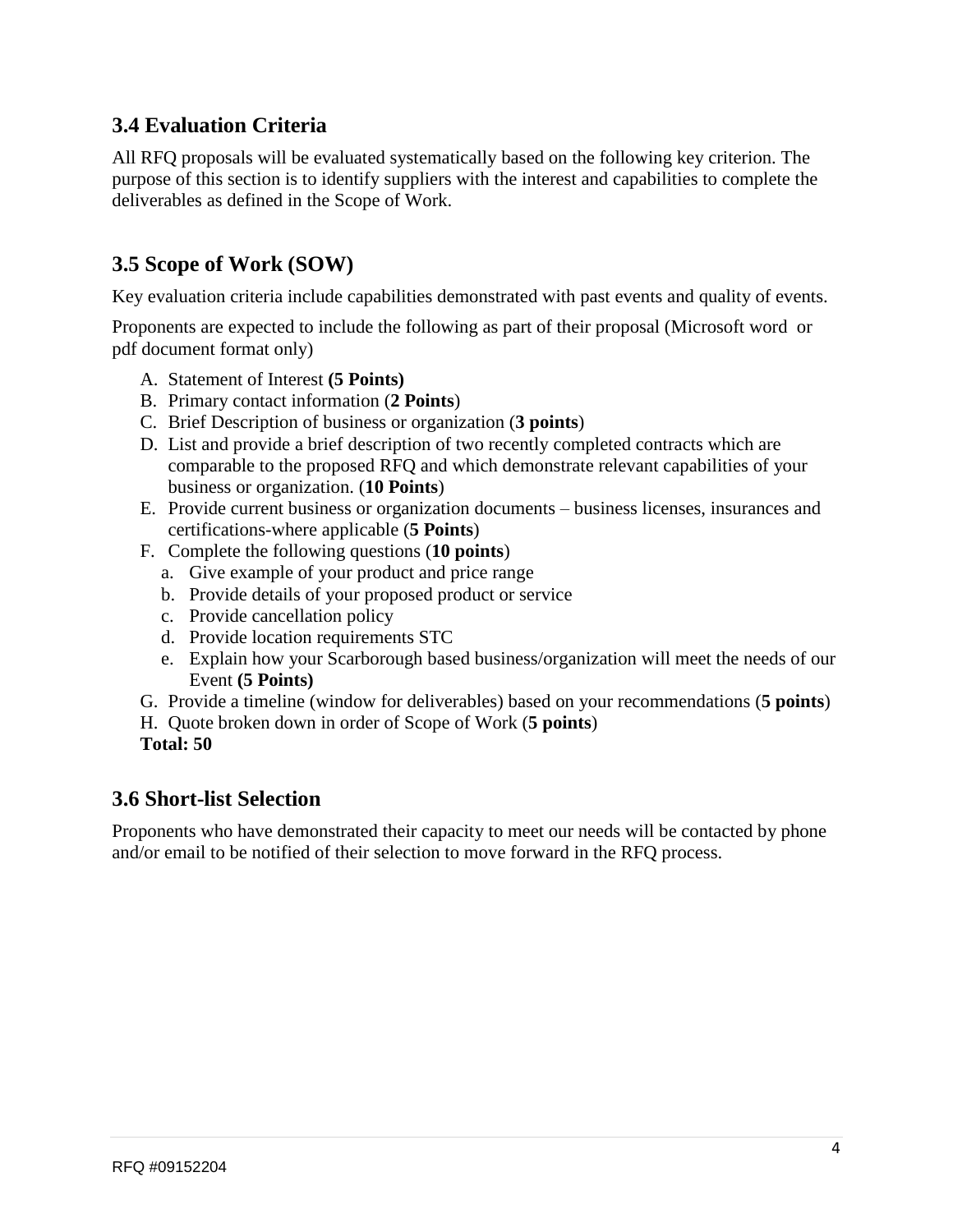# **4. Scope of Work and Business Requirements**

SWOF will require the Scarborough based businesses/organizations to provide the following aspects of the event:

# **4.1 Counsel/Guidance**

Two or three meetings before Celebration Day (Thursday September 15)

Unlimited emails/phone calls replying within a business day.

### **4.2 – On-Site Deliverables Scarborough Town Centre**

**Location:** STC – Centre Court lower level (beside SWOF Court)

**Participants:** Event 250-500 flow through (staging area 10 to 20 participants)

**Service:** Set up and take down of main stage in addition to camera riser, set up and delivery of skirted tables and chairs

#### **Product:**

- 36' x 12' Stage meeting AODA standards (Accessibility for Ontarians with Disabilities Act) with black dress kit (360°) complete white vinyl stage cover (flooring) in addition to side steps with railings back/side ramp with side rails leading to SWOF Court
- 6' by 6' stage (camera riser) 1
- 150 white bistro style chairs
- 15 French Provincial style arm chair
- 7 French Provincial style side tables
- $\bullet$  12 x 6' tables white vinyl top with black skirt

#### **Other**

- Set up-start 8:00 p.m. Wednesday, September 14, ongoing
- Rehearsal 8:00 a.m. Thursday, September 15
- Show ready 10:30 a.m. flow through 6:00 p.m.
- Strike 8:00 p.m. all equipment removed by or before 8:00 a.m. Friday, September 16